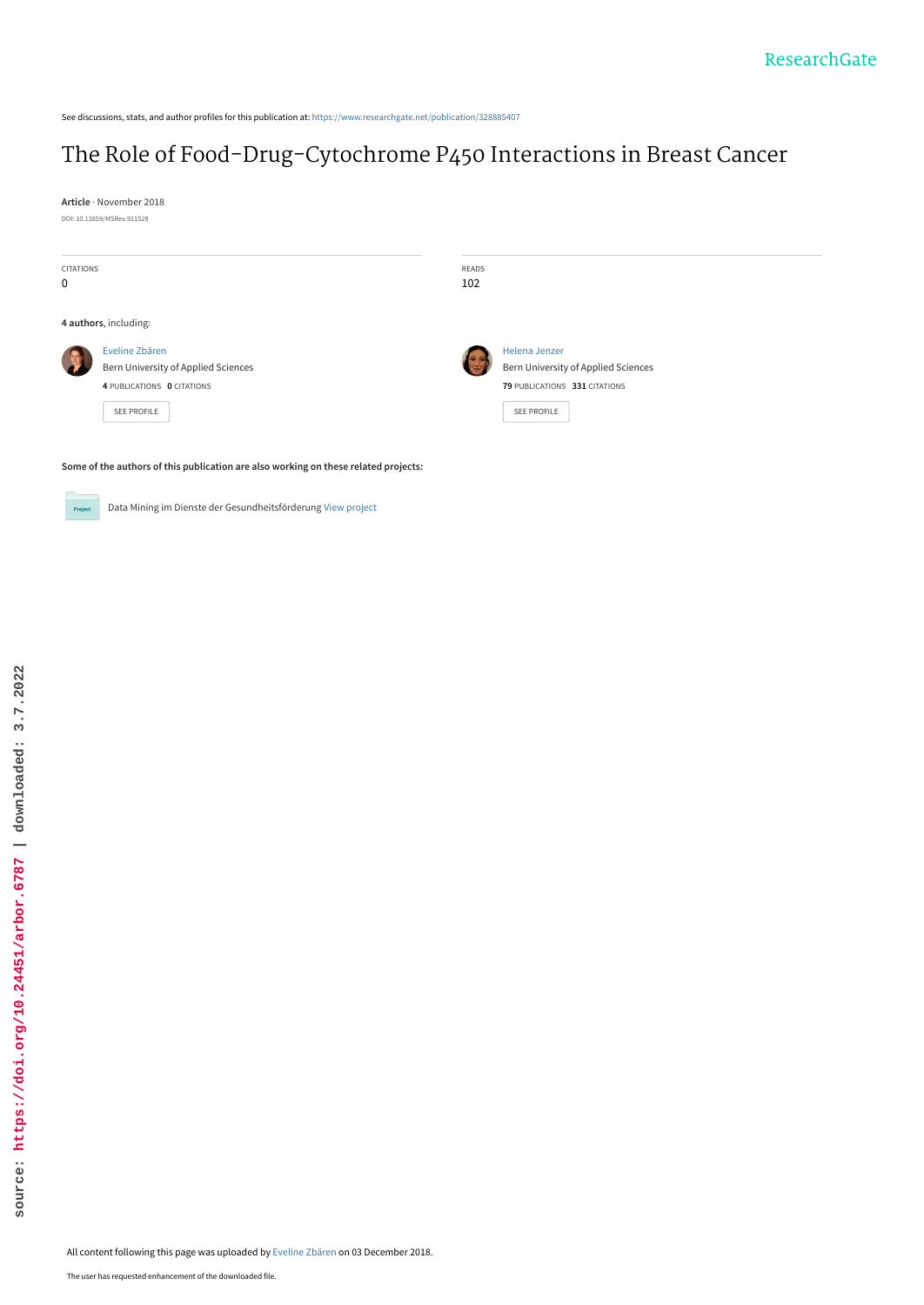ISSN 2373-2490 © Med Sci Rev, 2018; 5: 25-34 DOI: 10.12659/MSRev.911528



Received: 2018.06.08 Accepted: 2018.08.01 Published: 2018.11.08

Authors' Contribution: Study Design A Data Collection B Statistical Analysis C Data Interpretation D Manuscript Preparation E Literature Search F Funds Collection G

# The Role of Food-Drug-Cytochrome P450 Interactions in Breast Cancer

ABCDEFG 1,2 **Claudia Relats** ACDE <sup>1</sup> **Leila Sadeghi** EF <sup>1</sup> **Eveline Zbären** CDE 1,3 **Helena Jenzer**

1 Department of Health Professions, Applied R&D in Nutrition and Dietetics, Bern University of Applied Sciences, Bern, Switzerland

2 Faculty of Pharmacy, University of Barcelona, Barcelona, Spain

3 Internal Services – Hospital Pharmacy, University Hospital of Psychiatry Zürich, PUK ZH, Zürich, Switzerland

**Corresponding Author:** Helena Jenzer, e-mail: helena.jenzer@bfh.ch **Source of support:** Self financing

Cytochrome P450 enzymes use a variety of molecules as substrates in enzymatic reactions, mostly catalysing oxidation of these substrates. Some of the enzymes activate carcinogenesis, including breast cancer development. The purpose of the present paper is to review and discuss the interactions between food products and substrates metabolized by enzymes of the cytochrome P450 in relation to the development of breast cancer. A review of recently published papers was undertaken.

Electronic searches on nutrients, cytochrome P450, and breast cancer were performed on PUBMED, MEDLINE, EMBASE, and EBSCO in March 2018.

Molecular and clinical studies indicate that diet-cytochrome P450 interactions affect the risk for developing breast cancer. However, these are early results which are limited and frequently not reproducible due to possible information bias in food frequency questionnaires. Based on a review of available literature, food products interacting with substrates metabolized by the enzymes of the cytochrome P450 and thus having a direct or indirect effect on breast cancer development were identified.

Nutrition plays an important role in breast carcinogenesis. Eating foods which modify the activity of certain cytochrome P450 enzymes such as CYP1A1, CYP1A2, CYP1B1, CYP2B6, CYP3A4, CYP19A1, and CYP24A1 can contribute to prevention of breast cancer. Diet can act as an adjuvant in the treatment of this disease. Further studies are needed to elucidate the role of nutrients regularly consumed in the development of breast cancer, specifically their effect on substrates metabolized by the cytochrome P450 enzyme family and the corresponding mechanisms.

**MeSH Keywords:** Breast Neoplasms • Cytochrome P-450 Enzyme System • Food-Drug Interactions • Nutritional Sciences

Full-text PDF: https://www.medscirev.com/abstract/index/idArt/911528



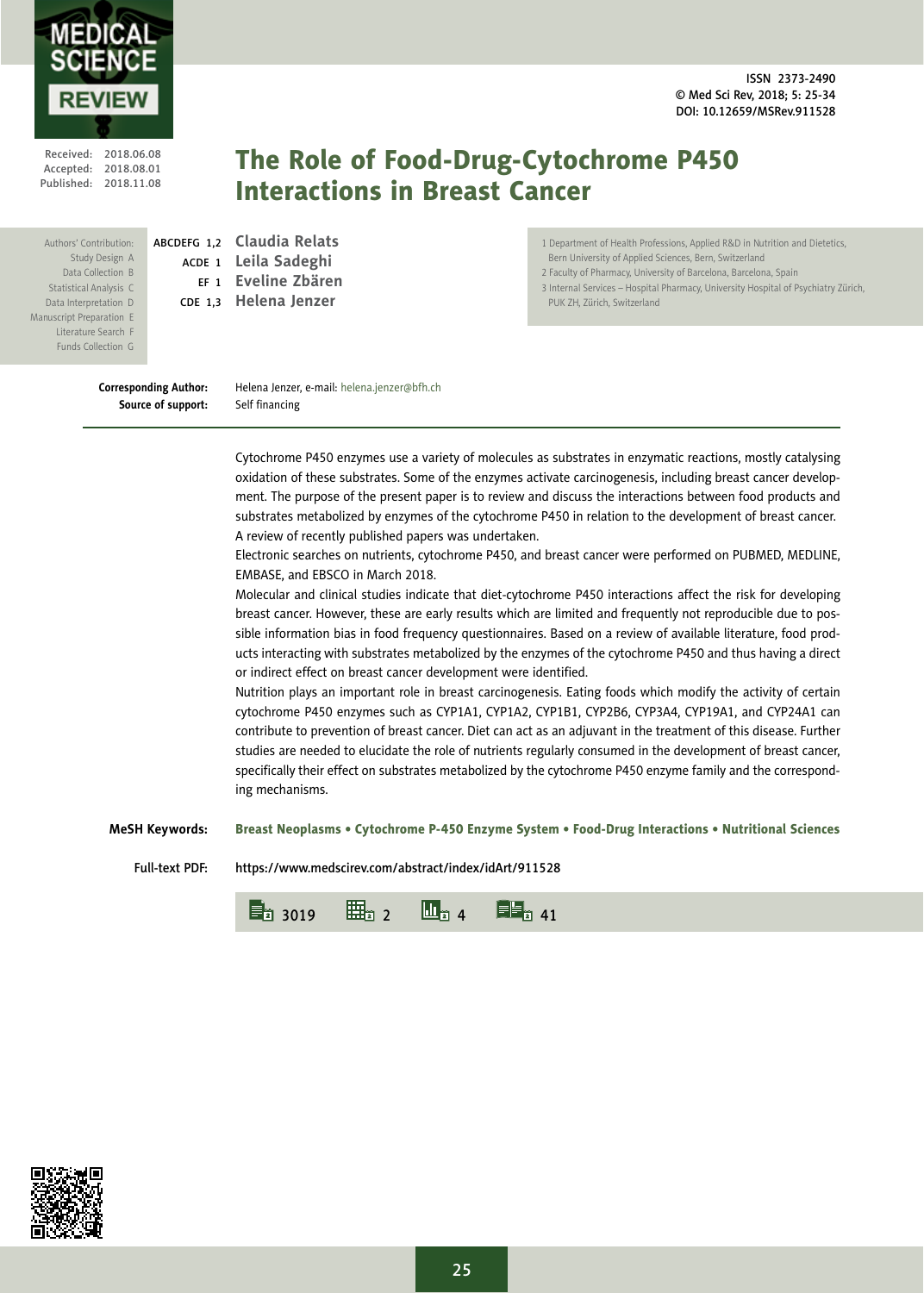# **Background**

The human cytochrome P450 enzymes (CYP450) catalyze oxidative reactions of a broad spectrum of substrates and play a critical role in the metabolism of xenobiotics, such as drugs and dietary bioactives. Cytochrome P450 first modifies a compound, usually by the addition of oxygen, to make it more polar and hence easier to excrete. This modification can lead to reactive or unstable metabolites that can react further with neighboring proteins or glutathione or rearrange to form new products [1]. In humans, there are 57 genes coding for cytochrome P450 enzymes and more than 59 pseudogenes distributed in 18 families and 43 subfamilies. The most important families for humans are: CYP1, CYP2, CYP3, CYP4, CYP5, CYP6, CYP7, CYP8, CYP11, CYP17, CYP19, CYP20, CYP21, CYP24, CYP26, CYP27, CYP39, CYP46, and CYP51. Numerous drugs are metabolized by these isoenzymes [2].

At present, scientific research on breast cancer is flourishing. The estimated number of new cases of female breast cancer is 124.9 per 100 000 women per year. The survival rate in 5 years is 90%, due to treatment advances in recent years [3].

It is well known that genetics have an important impact on the development and progression of cancer. HER2 (human epidermal growth factor receptor 2) is a growth-promoting protein on the outside of all breast cells**.** Breast cancer cells with higher than normal levels of HER2 are called HER2-positive. These cancers are inheritable and tend to grow and spread faster than other breast cancers [4]. Research evidence supports the idea of a significant interaction between nutrition and genomics, in which diet influences gene expression and metabolic responses. However, the interactions can sometimes have a negative impact on health, increasing susceptibility to diet-dependent diseases. Nutrients affect, among others, the catalytic cycles and metabolic pathways related to the cytochrome P450 enzymes [5].

Cytochrome P450 enzymes use a variety of small and large molecules as substrates in enzymatic reactions, mostly catalysing oxidation of these substrates. Some of the enzymes that activate carcinogenesis are CYP1A1, CYP1A2, CYP1B1, CYP2A6, CYP2B6, CYP2E1, and CYP3A4/5/7 [6,7].

One of the treatments for breast cancer is the modulation of estrogen exposure via ovarian ablation, surgery, irradiation, or medication. Some of the medications available are inhibitors of estrogenic receptors (ER), downregulating ERs or decreasing estrogen production by aromatase inhibitors, such as *Anastrozole* or *Letrozole,* or by selective estrogen receptor modulators (SERM) with tissue-specific activities, such as *Tamoxifen* or *Clomiphene.* Oral chemotherapy is associated with a significant number of medication and food interactions. It is essential that a patient's diet and concurrent medications are thoroughly evaluated by healthcare professionals to provide accurate patient education, therapeutic monitoring, and, if necessary, alternative recommendations, whenever oral chemotherapy is prescribed [8]. The mechanism of action of most drugs that act against breast cancer include the interaction with a CYP450 enzyme, which makes the cytochrome a therapeutic target. The main target in the case of breast cancer is the aromatase enzyme encoded by CYP19, which is responsible for catalysing the biosynthesis of estrogens. The most biologically active estrogen in breast tissue is 17<sub>B</sub>-estradiol (E2). However, most women develop post-menopausal breast cancer, when plasma levels of E2 have decreased by 90% due to ovarian exhaustion. Thus, the uptake of E2 from the circulation does not appear to contribute significantly to the total content of estrogen in breast tumors. It has been demonstrated that breast tumors and mammary cancer cells possess CYP19A1 necessary for the intra-tumour biosynthesis of estrogens from precursor molecules circulating in the plasma [9]. Thus, the neoplasm induces a local production of aromatase, which increases the effectiveness of aromatase inhibitors in the treatment of breast cancer.

It has been proven that the inhibition of aromatase enzyme reduces estrogen production, thus decreasing the odds for the potential development of hormone-responsive breast cancers [6,10].

The use of complementary medical treatment such as diet and nutritional supplements for women with a previous history of breast cancer is increasingly favored to enhance the action of drugs and reduce their adverse effects.

Moreover, the antioxidant effect of some foods provides an additional benefit. Uncontrolled production of free radicals (radical oxygen-derived species (ROS)) can lead to an increase in mutagenesis in the cells and thus the development of cancer. This production of ROS is mediated by a reaction of oxidation resulting in a variety of inflammatory responses. Normally, cells can defend and protect themselves by producing enzymes such as superoxide dismutase and catalase. In the same way, small molecules such as polyphenols, vitamin C, allopurinol, and uric acid have antioxidant activity. Eating foods with antioxidant properties may have a preventive effect on the development of breast cancer.

#### Cytochrome P450 mechanism

The cytochrome P450 constitutes a large superfamily of enzymes that catalyse the oxidative transformation of organic substrates (Figure 1). This superfamily of enzymes plays a key role in xenobiotic metabolism and steroid transformation in humans. Activities of the cytochrome P450 enzymes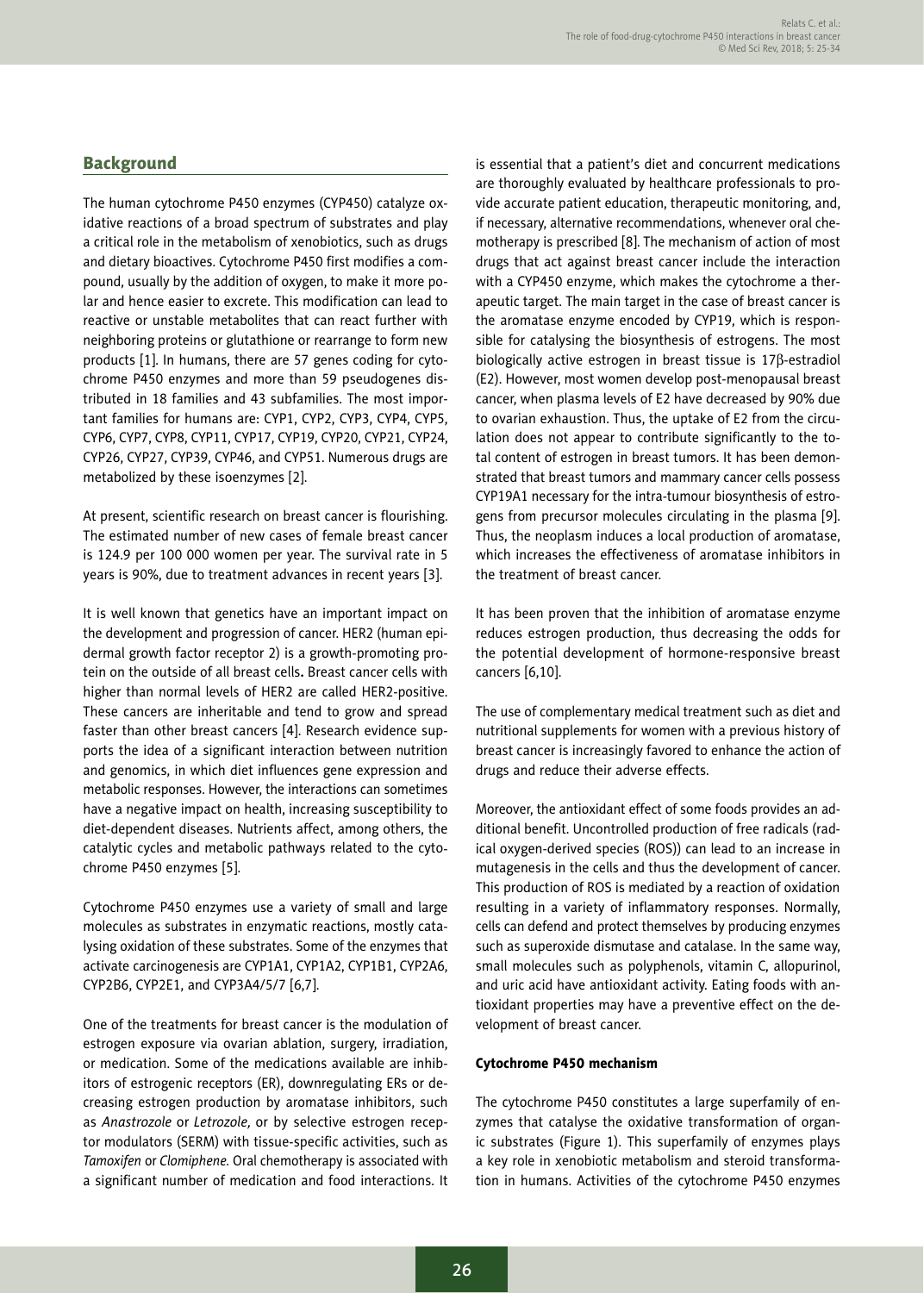

**Figure 1.** CYP450 (cytochrome P450) with a substrate (S).



**Figure 2.** CYP450 with an inhibitor (Inh).



**Figure 3.** CYP450 with an enhancer (En)

can be affected by diverse genetic and environmental factors that render their metabolism variable. This variability poses a challenge for drug development, which generally targets the inhibition of specific cytochrome P450 enzymes. Inhibition can lead to an increased bioavailability or a decreased elimination of compounds, resulting in a high blood level (Figure 2).



However, exogenous compounds can also induce the activity of cytochrome P450 enzymes (Figure 3). In such conditions, the cytochrome P450 enzymes can metabolize a variety of xenobiotics faster (Figure 4) [6,7,11,12].

The aim of the present review was to gather scientific information about how nutrition can interact with substrates metabolized by the enzymes of cytochrome P450, thus modifying its activity and thereby affecting breast cancer development. The clinical applicability of diet as an adjuvant relevant to the treatment of breast cancer is discussed.

# Material and Methods

The review strategies, including the search and selection of the articles, are based on guidelines of the Preferred Reporting Items for Systematic Reviews and Meta-Analyses (PRISMA) [13].

#### Sources and research strategy

We performed a literature search using *PubMed*, *EBSCO, EMBASE*, *Medline,* and other sources such as the American Cancer Society and the National Cancer Institute, for articles published in English. The studies were related to the influence of nutrients on cytochrome P450 and how diet can affect the development of breast cancer. The following MeSH terms and research terms were used: "Breast cancer", "Breast cancer and nutrition", "Nutrients and cytochrome P450", "Cytochrome P450 and breast cancer", "nutrition and cancer", "cytochrome P450 substrates", "natural aromatase inhibitors", "Risk factors for breast cancer", "Complementary therapies and breast cancer", and "Nutrition and genomics".

# Eligibility criteria

The literature research yielded 2954 bibliographic records only in the first research with "((breast cancer) AND cytochrome

> **Figure 4.** Outline of the mechanisms of CYP450 enzymes [adapted from 23]. An example of activation is the metabolism of codeine to morphine by CYP2D6. Morphine is a very active metabolite. Codeine cannot serve as analgesic medicine in patients who cannot or can only slowly metabolize codeine to morphine. Meanwhile, most of the tricyclics drugs used in mental diseases suffer a process of inactivation and produce inactive metabolites (except for a few substrates such as imipramine, which is metabolized to desipramine (active metabolite)).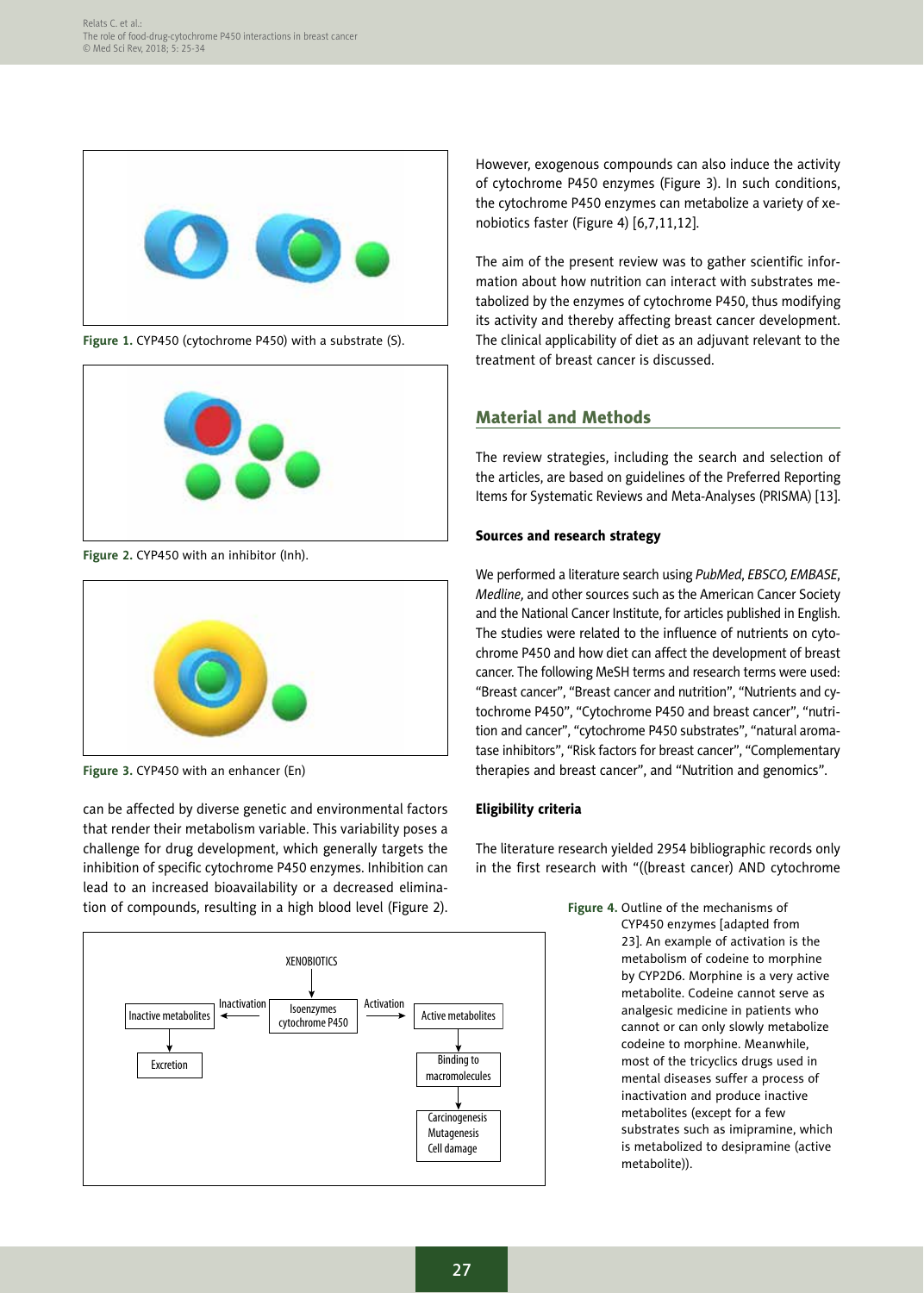P450)" keywords and 5307 with "(cytochrome P450) AND nutrients". First, duplicates were identified and removed from the pool of bibliographic records. Next, accurate screening of abstracts and titles was performed to determine the most relevant articles. Afterwards, full articles were reviewed using the following inclusion criteria: (1) studies providing information about the relationship between nutrition and breast cancer; (2) studies explaining the metabolic pathways of cytochrome P450 enzymes; (3) studies explaining how some nutrients interact with substrates metabolized by cytochrome P450 enzymes; (4) studies providing clinical information about the pathogenesis of breast cancer; (5) studies providing information about any cytochrome P450 enzyme. In conclusion, 52 studies were retained; these were mostly recent studies, but also included some earlier studies presenting analyses that were not found in the most recent studies.

### Results

#### CYP450 enzymes in breast cancer

Several scientific articles have been analysed to determine which cytochrome P450 enzymes have a significant effect on breast cancer development. It has been shown that cytochrome P450 polymorphisms play an important role in the metabolic activation

**Table 1.** Food-cytochrome P450 enzymes interactions which influence breast cancer development 0=inhibitor; 1=enhancer; S=substrate

|                | <b>CYP450 enzymes</b> |             |           |             |              |                     |                |
|----------------|-----------------------|-------------|-----------|-------------|--------------|---------------------|----------------|
|                | <b>Food products</b>  | CYP1A1      | CYP1B1    | CYP2B6      | CYP3A4       | <b>CYP19A1</b>      | <b>CYP24A1</b> |
|                | Caffeine              |             |           |             | S            | $\mathbf 0$         |                |
|                | Calcitriol (Vit D)    |             |           |             |              | $\mathbf 0$         | $\mathbf 0$    |
|                | Cocoa                 | 0           |           |             |              | $\mathbf 0$         |                |
|                | Curcumin              | 0           |           | $\mathbf 0$ | $\mathbf 0$  |                     |                |
|                | Dietary lipids        | 0           | $\pmb{0}$ |             |              |                     |                |
|                | Ellagitannins         |             |           |             |              | $\mathbf 0$         |                |
|                | Estrogens             |             | $\pmb{0}$ |             |              | $\pmb{0}$           |                |
| Pure substance | Ethanol               |             |           |             |              | $\mathbf{1}$        |                |
|                | Flavonoids<br>.       | 0           | $\pmb{0}$ |             |              | $\pmb{0}$           |                |
|                | Ginseng               |             |           |             | $\mathbf 0$  |                     |                |
|                | Green tea             |             |           |             |              | $\mathsf{O}\xspace$ |                |
|                | Mangosteen            |             |           |             |              | $\mathbf 0$         |                |
|                | Monoterpenes          |             |           |             |              | $\mathbf 0$         |                |
|                | Polyphenols           |             |           |             | $\mathbf 0$  | $\mathbf 0$         |                |
|                | Resveratrol           |             |           |             | $\mathbf 0$  | $\mathbf 0$         |                |
|                | St. John's wort       |             |           |             | $\mathbf{1}$ |                     |                |
|                | Black pepper          | 0           |           |             | $\mathbf 0$  |                     |                |
| Spices         | Cardamom              | $\mathbf 0$ |           |             |              |                     |                |
|                | Cinnamon<br>.         | 0           |           |             | $\mathbf 0$  |                     |                |
|                | Ginger                | 0           |           |             | $\mathbf 0$  |                     |                |
|                | Nutmeg                |             |           |             | $\mathbf 0$  |                     |                |
|                | Saffron               | $\Omega$    |           |             |              |                     |                |
|                | White pepper          |             |           |             | $\mathbf 0$  |                     |                |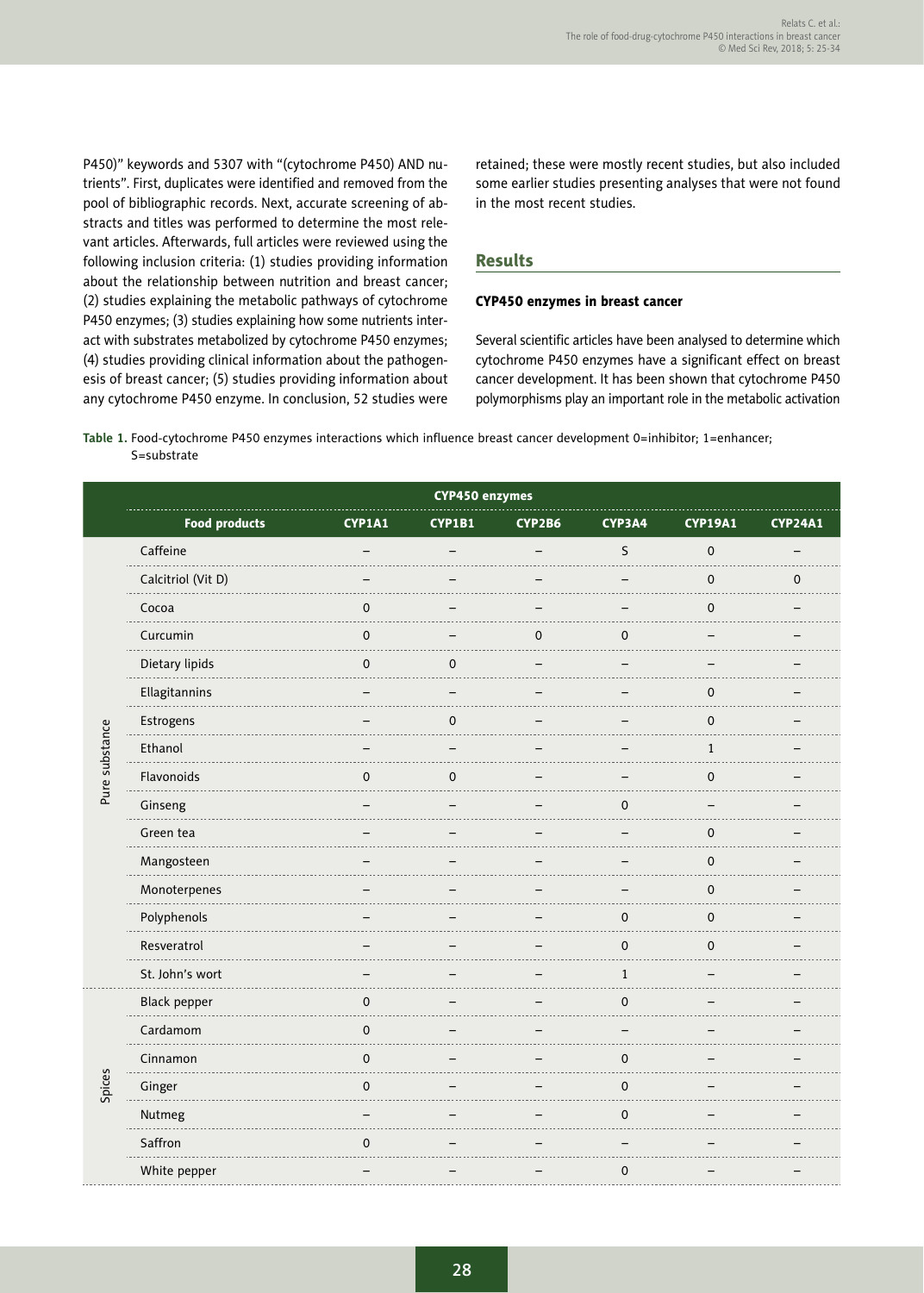#### **Table 1 continued.** Food-cytochrome P450 enzymes interactions which influence breast cancer development 0=inhibitor; 1=enhancer; S=substrate

|            | CYP450 enzymes         |             |             |        |             |                |                |
|------------|------------------------|-------------|-------------|--------|-------------|----------------|----------------|
|            | <b>Food products</b>   | CYP1A1      | CYP1B1      | CYP2B6 | CYP3A4      | <b>CYP19A1</b> | <b>CYP24A1</b> |
|            | Broccoli               |             |             |        |             | $\Omega$       |                |
|            | <b>Brussel sprouts</b> |             |             |        |             | $\mathbf 0$    |                |
|            | Cauliflower            |             |             |        |             | 0              |                |
|            | Garlic                 | O           |             |        |             | 0              |                |
|            | Grapefruit             |             |             |        | $\Omega$    | $\mathbf 0$    |                |
| Vegetables | Grapseed               |             |             |        |             | 0              |                |
|            | Mushrooms              |             |             |        |             | 0              |                |
|            | Onion                  | $\Omega$    |             |        |             |                |                |
|            | Starfruit              |             |             |        | 0           |                |                |
|            | Soy                    |             |             |        |             | 0              |                |
|            | Thistle                |             |             |        | $\Omega$    |                |                |
|            | Tomato                 |             |             |        | 0           | $\mathbf 0$    |                |
|            | Beer                   |             |             |        | $\mathbf 0$ |                |                |
| Drinks     | Cabbage juice          |             |             |        |             | 0              |                |
|            | Pomegranate juice      |             |             |        | $\mathbf 0$ |                |                |
| Cereals    | Buckwheat              |             |             |        |             | 0              |                |
|            | Millet                 |             |             |        |             | $\Omega$       |                |
|            | Rice                   |             |             |        |             | $\mathbf 0$    |                |
| Meat       | Grilled meat           | 0           | 0           |        | 0           |                |                |
|            | Smoked meat            | $\mathbf 0$ | $\mathbf 0$ |        | $\mathbf 0$ |                |                |

of procarcinogens [6,7,11,12]. However, only a few of these enzymes have a direct impact in breast cancer, like CYP1A1, CYP1A2, CYP1B1, CYP2B6, CYP3A4, CYP19A1, and CYP24A1 (Table 1).

# Analysis of the influence of nutrients on substrates metabolized by CYP450

As depicted in Table 1*,* many food products interact with substrates metabolized by cytochrome P450 enzymes, thereby affecting the development of breast cancer. Most of them can be inhibitors, which means they decrease the metabolic function of the cytochrome P450 enzyme they interact with. A few nutrients are enhancers or substrates.

Food products playing an important role in the cytochrome P450 metabolism were classified by category: Pure substances, spices, vegetables, drinks, cereals, and meat.

#### Pure substances

Caffeine acts as an inhibitor for the CYP19A1 enzyme and as a substrate for CYP3A4 and CYP1A2 [14]. Calcitriol (vitamin D) is an inhibitor of CYP19A1 [12] and CYP24A1 [15]. Also, cocoa is an inhibitor of CYP19A1 and CYP1A1 [16]. Curcumin is a 1A1, 2B6, and 3A4 inhibitor [17]. Dietary lipids are also inhibitors for CYP1A1 and 1B1 [18]. Ellagitannins inhibit CYP19A1 [9]; estrogens are physiological substrates of CYP19A1 and inhibit CYP1B1 [9]; flavonoids inhibit 1A1, 1B1, and 19A1 [47,49]; ginseng inhibits 3A4; and green tea, mangosteen, and monoterpenes inhibit CYP19A1 [9]. Glycyrrhizin acid inhibits CYP1A2, 2B6, and 3A4 and enhances 19A1 [21,22]. Polyphenols and resveratrol inhibit 3A4 and 19A1 [23]. However, ethanol acts as an enhancer of CYP19A1 and St John's wort is an enhancer of CYP3A4 [18,24].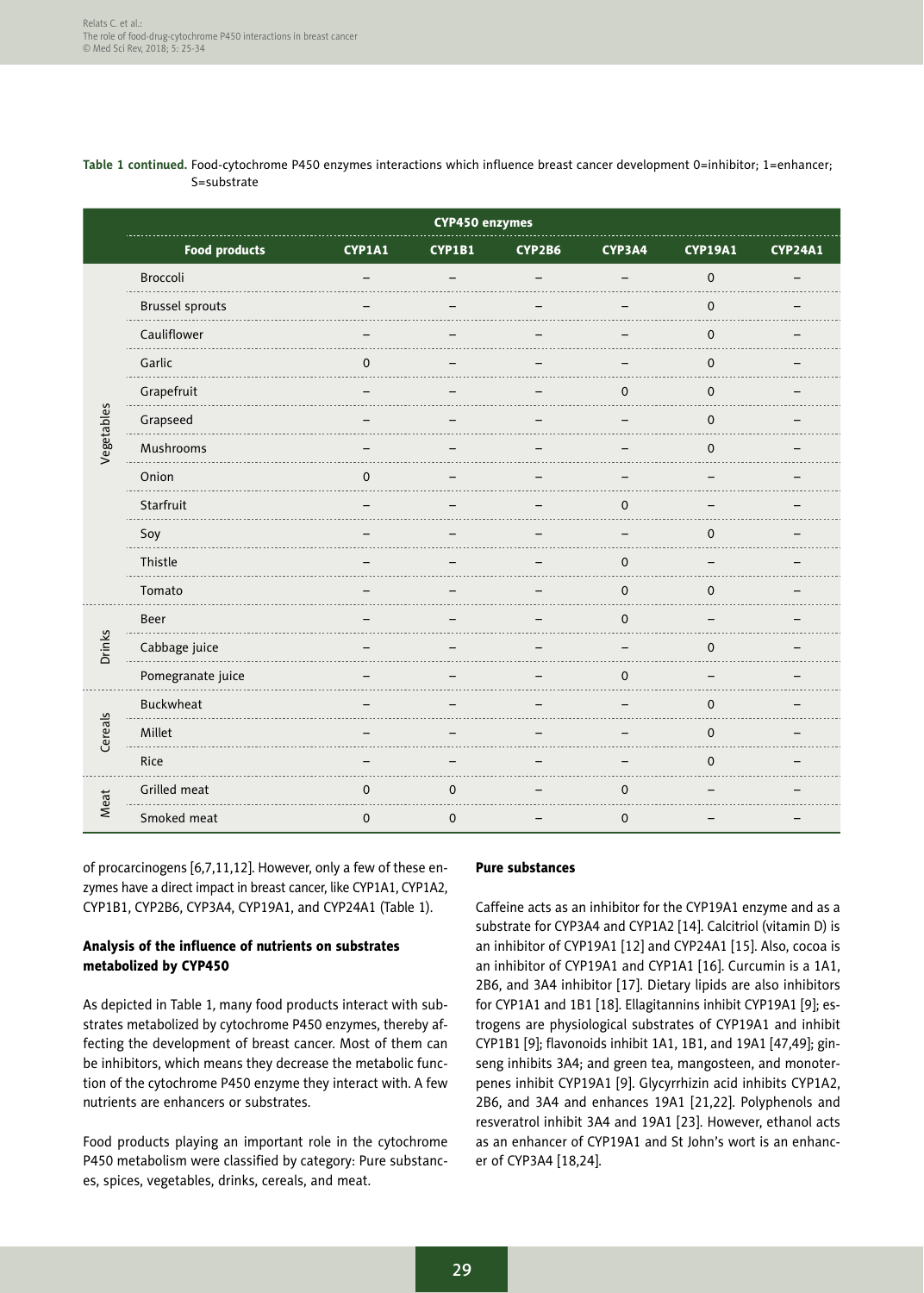#### Spices

Black pepper, cinnamon, and ginger are inhibitors of CYP1A1 and CYP3A4. Cardamom and saffron only inhibit CYP1A1, and nutmeg and white pepper only inhibit CYP3A4 [20,26].

#### Vegetables and fruits

Most of the vegetables listed in Table 1 inhibit CYP19A1, including broccoli, brussels sprouts, cauliflower, grapeseed, mushrooms, and soy, but broccoli and brussels sprouts are enhancers of CYP1A2. Grapefruit and tomato inhibit CYP3A4 in addition to inhibiting CYP19A1. Garlic is also an inhibitor of 1A1 and 19A1. Starfruit and thistle only inhibit CYP3A4, and onion only inhibits CYP1A1 [9,25,26].

As CYP3A4 metabolizes 80% of all substrates, when a nutrient enhances it, the other enzymes involved in carcinogenesis have fewer substrates available. Therefore, enhancing CYP3A4 might prevent carcinogenesis.

### Drinks

Drinks such as beer and pomegranate juice inhibit the CYP3A4 enzyme [25,26]. Cabbage juice inhibits the 19A1 enzyme [27–30].

#### **Cereals**

Buckwheat, millet, and rice inhibit the CYP19A1 enzyme [9,25,26].

#### Meat

Some studies reported that grilled and smoked meat can inhibit the CYP1A1, 1B1, and 3A4 enzymes but are enhancers of CYP1A2, which can increase its activity up to 40-fold [31]. The enzymes of CYP1, CYP2, and CYP3 are unspecific, which is why they are influenced differently by nutrients and their effect is difficult to predict.

#### Influence of polyphenols inhibiting CYP19A1 enzyme

Polyphenols are bioactive chemical compounds present in various foods and beverages and chemically characterized by having 1 or more hydroxyl groups attached to their phenolic groups. Most of the above-mentioned food products are very rich in polyphenols. Numerous studies show that a diet rich in polyphenols, within the framework of balanced nutrition, has numerous beneficial effects on health. Polyphenols play a very important role in decreasing inflammatory processes and oxidative stress. These 2 metabolic processes relate to the incidence of chronic diseases such as diabetes, certain types of cancer, and obesity. The concomitant cellular stress that is generated in these diseases is accompanied by an altered metabolic and inflammatory response in multiple cell types.

One of the isoenzymes on which polyphenols have a significant effect is aromatase (CYP19A1). Table 2 shows the strength with which subgroups of polyphenols inhibit CYP19A1 enzyme [25,26].

### Antioxidant capacity of polyphenols and other health benefits

The protective effect of polyphenols is partly due to their high antioxidant capacity. Antioxidants are chemical compounds that promote the elimination from our body of free radicals ROS and waste compounds generated from certain metabolic functions. From a nutritional point of view, an adequate and regular intake of antioxidants is one of the best ways to reduce the relative risk of chronic diseases such as cancer. Some studies suggest that high overall dietary antioxidant capacity is associated with a lower risk of breast cancer [32]. For example, low intake of carotenoids is associated with higher risk of breast cancer among smokers and low intake of flavonoids is associated with breast cancer risk in women over the age of 70 [32]. In addition, an inverse relationship between antioxidant levels and the concentration of plasma C-reactive protein, a molecule that is elevated in the processes that occur with inflammation, has been demonstrated [33–35].

In addition to the antioxidant capacity of polyphenols, it is important to note that substances such as flavonoids, the largest family of polyphenolic compounds, can modulate signal pathways, promoting a whole series of beneficial effects on cells, and thus affecting the different organs and the body as a whole [22,33–36].

# **Discussion**

Several food products affect substrates that are metabolized by cytochrome P450 enzymes. Most of these foods appear to modulate the catalytic activity of a few cytochrome P450 enzymes. The main finding is that natural products can modulate cytochrome P450 enzymes in the same way that drugs do. Some enzymes, such as CYP1, CYP2and CYP3, are unspecific, so they can be influenced differently by nutrients and their effect is difficult to predict. Therefore, nutrition is a very powerful tool to modify cytochrome P450 enzymes and prevent the development of diseases such as breast cancer. Table 1 shows which food products influence metabolism of cytochrome P450 enzymes. Most food products that play an inhibitor role contain polyphenols. Polyphenols can be subdivided into flavonoids (such as tannins, flavones, flavanones, isoflavones,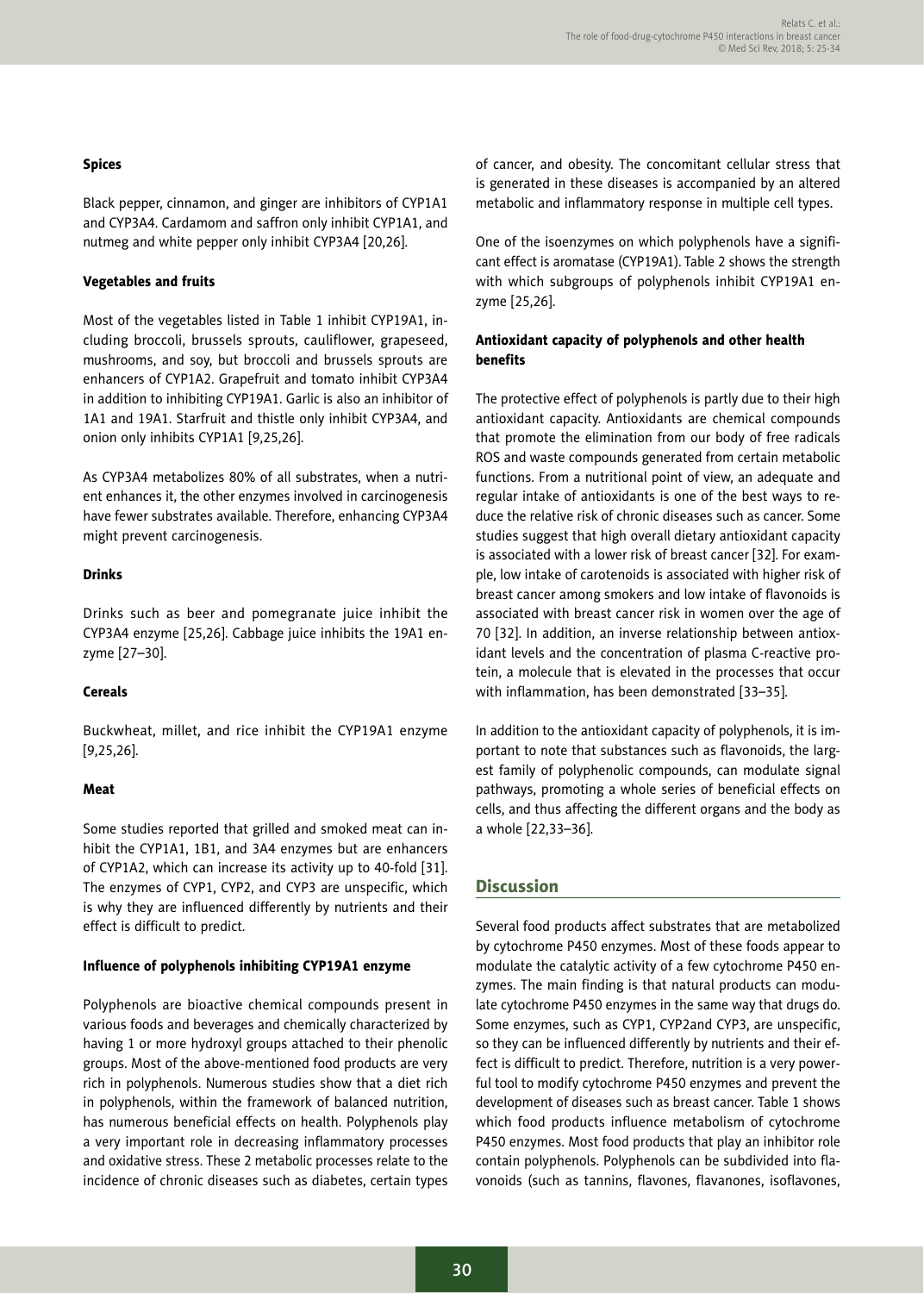**Table 2.** Strength with which different types of polyphenols and biological compounds inhibit aromatase (CYP19A1) [adapted from 23].

| <b>Subgroup</b> | <b>Name</b>                                                                              | <b>Inhibition CYP19A1</b> |
|-----------------|------------------------------------------------------------------------------------------|---------------------------|
|                 | Naringenin chalcone                                                                      | Strong                    |
|                 | Eriodictyol chalcone                                                                     | Strong                    |
| Chalcones       | 2,4,2',4'-tetrahydroxy-3' prenylchalcone                                                 | Strong                    |
|                 | 3'-[y-Hydroxymethyl-(E)-y-methyallyl]-2,4,2',4'-tetrahydroxychalcone 11'-<br>O-coumarate | Strong                    |
|                 | Isogemichalcone C                                                                        | Moderate                  |
|                 | Naringenin                                                                               | Moderate                  |
|                 | Hydroxyflavanone                                                                         | Moderate                  |
|                 | 7-methoxyflavanone                                                                       | Moderate                  |
| Flavanones      | 7-hydroxiflavanone                                                                       | Strong                    |
|                 | Hesperetin                                                                               | Strong                    |
|                 | Eriodictyol                                                                              | Strong                    |
|                 | 8-Prentlnaringenin                                                                       | Strong                    |
|                 | 4'-O-Methyglabridin                                                                      | Weak                      |
|                 | Leiocin                                                                                  | Weak                      |
| Isoflavans      | Leiocinol                                                                                | Weak                      |
|                 | Methylequol                                                                              | Weak                      |
|                 | Chrysin                                                                                  | Strong                    |
| Flavonoids      | Apigenin                                                                                 | Strong                    |
|                 | Quercetin                                                                                | moderate                  |
| Miscellaneous   | Coumesterol                                                                              | Weak                      |
| flavonoids      | Rotenone                                                                                 | Strong                    |
|                 | Flavone                                                                                  | Weak                      |
|                 | 7-hydroxyflavone                                                                         | Strong                    |
|                 | Luteolin                                                                                 | Strong                    |
|                 | 7,8-dihydroxyflavone                                                                     | Strong                    |
| <b>Flavones</b> | Isolicoflavonol                                                                          | Strong                    |
|                 | 7,4-hydroxiflavone                                                                       | Strong                    |
|                 | Broussoflavonol F                                                                        | Moderate                  |
|                 | Methoxyflavone                                                                           | Moderate                  |
|                 | Rutin                                                                                    | Moderate                  |
|                 | Epigallocatechin gallate                                                                 | Weak                      |
|                 | Theaflavin                                                                               | Strong                    |
| Catechins       | Theaflavin-3,3'-gallate                                                                  | Strong                    |
|                 | Gallocatechin gallate                                                                    | Weak                      |
|                 |                                                                                          |                           |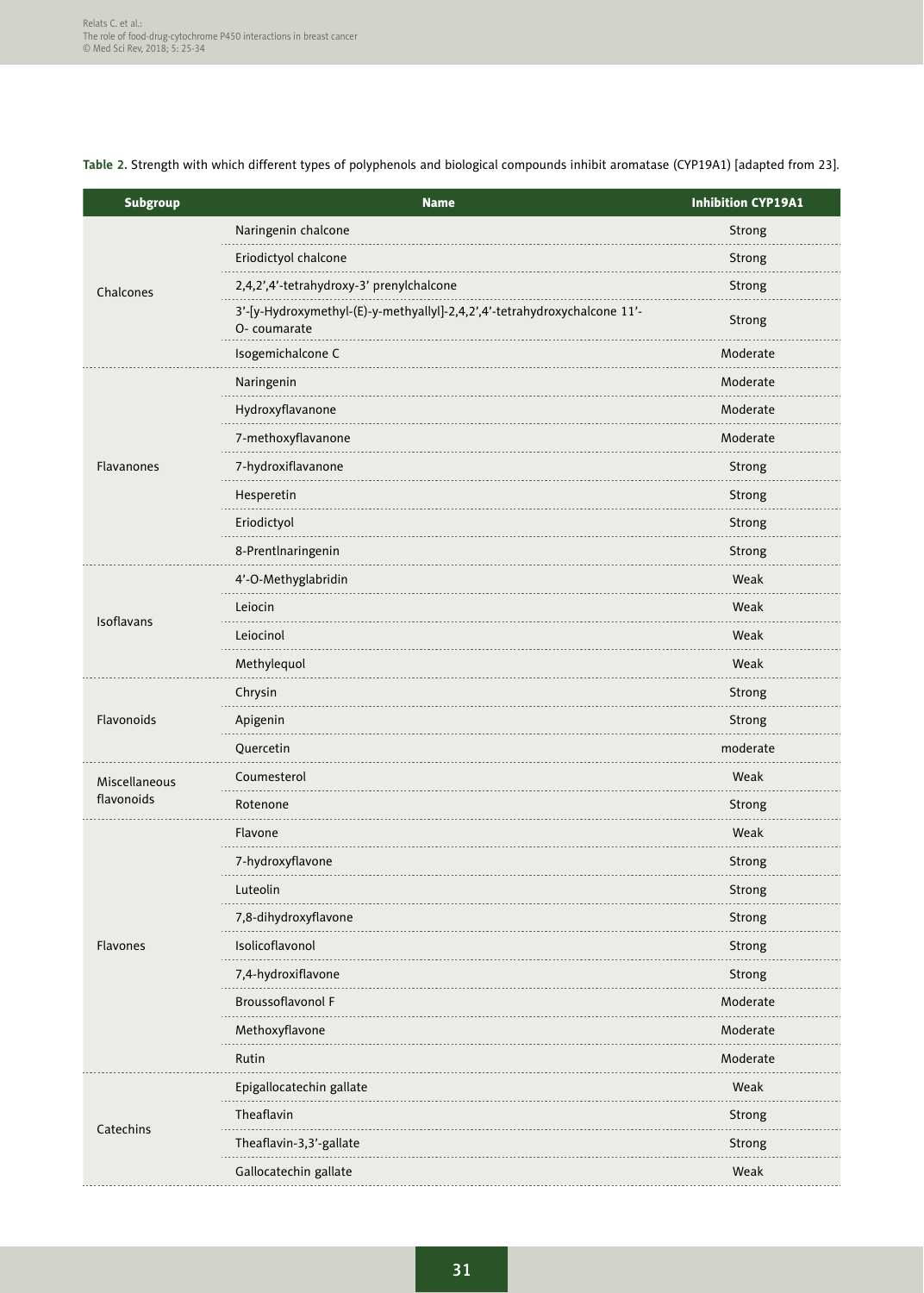| <b>Subgroup</b> | <b>Name</b>                                    | <b>Inhibition CYP19A1</b> |  |  |
|-----------------|------------------------------------------------|---------------------------|--|--|
|                 | Enterolactone                                  | Moderate                  |  |  |
| Lignans         | Norhydroguaiaretic acid                        | Weak                      |  |  |
|                 | 4,4'-dihydroxyenterolactone                    | Moderate                  |  |  |
|                 | (10E, 12Z)-9-oco-10,12-octadecadienoic acid    | Moderate                  |  |  |
| Fatty acids     | (10E,12Z)-9-hydroxy-10,12-octadecadienoic acid | Weak                      |  |  |
|                 | Docosapentaenoic acid                          | Weak                      |  |  |
| Peptides        | N-benzoyl-L-phenylalanine methyl ester         | Weak                      |  |  |
| Benzenoids      | <b>TAN-931</b>                                 | Weak                      |  |  |
| Sesquiterpene   | 11BH,13-dihydro-10-epi-8-deoxycumambrin        | Strong                    |  |  |
| lactone         | deoxycumambrin                                 | Moderate                  |  |  |
| Stilbenoid      | resveratrol                                    | Strong                    |  |  |
|                 | <b>Albanol A</b>                               | Moderate                  |  |  |
|                 | Standishinal                                   | Weak                      |  |  |
|                 | Ent-kaurane diterpenoid                        | Weak                      |  |  |
| Terpenoids      | Aglaiaglabretol B                              | Moderate                  |  |  |
|                 | (-)-dehydrololiolide                           | Moderate                  |  |  |
|                 | Mangostin                                      | Strong                    |  |  |
| Xanthones       | Garcinone                                      | Strong                    |  |  |
| Anthraquinones  | Benzanthraquinone I                            | Strong                    |  |  |

**Table 2 continued.** Strength with which different types of polyphenols and biological compounds inhibit aromatase (CYP19A1) [adapted from 23].

catechins, lignans, stilbenoid, and anthraquinones) and other bioactives not derived from flavonoids. Table 2 shows the strength with which each of these subgroups inhibits the activity of the CYP19A1 enzyme (aromatase) [37].

Aromatase is responsible for a key step in the biosynthesis of estrogens – it transforms androstenedione into estrone and testosterone into estradiol. Estrogens promote the development of some cancers, including breast cancer, so the inhibitors of aromatase are commonly used to treat these diseases [38]. Therefore, to reduce the levels of steroid hormones in the body, aromatase inhibitors could be used to inhibit the reaction. Not all aromatase inhibitors are equally effective, since those with more structural similarity have more affinity to the receptors. Thus, aromatase inhibitor stereochemistry is essential to determine the effect it will have on the development of breast cancer. The quantities used have a large impact on the effect produced. The neoplasm induces local production of aromatase, which increases the effectiveness of aromatase inhibitors in the treatment of breast cancer. When using aromatase inhibitors, estrogen levels decrease in the plasma and locally, mainly in breast "hot spots", decreasing the outbreak or progression of breast cancer. In addition to the pharmacochemical aromatase inhibitors, there are many natural components that can perform the same action, most likely with fewer adverse effects.

Polyphenols, for example, are natural aromatase inhibitors. By simply ingesting products that contain these components, the development of breast cancer could be slowed and even be prevented. They have a double-anticancer action. On the one hand, they induce blockage of the cell cycle of the cancer cells, inducing apoptosis, and on the other hand, they induce the synthesis of detoxification enzymes. Other benefits of polyphenols include cardiovascular prevention, effects on the immune system, and anti-infective effects [23,36]. It is difficult to estimate the quantity of polyphenols needed to prevent breast cancer and which enantiomers have an effect, but it was reported that the tumorigenic potential of cancer cells was significantly diminished at concentrations between 50 and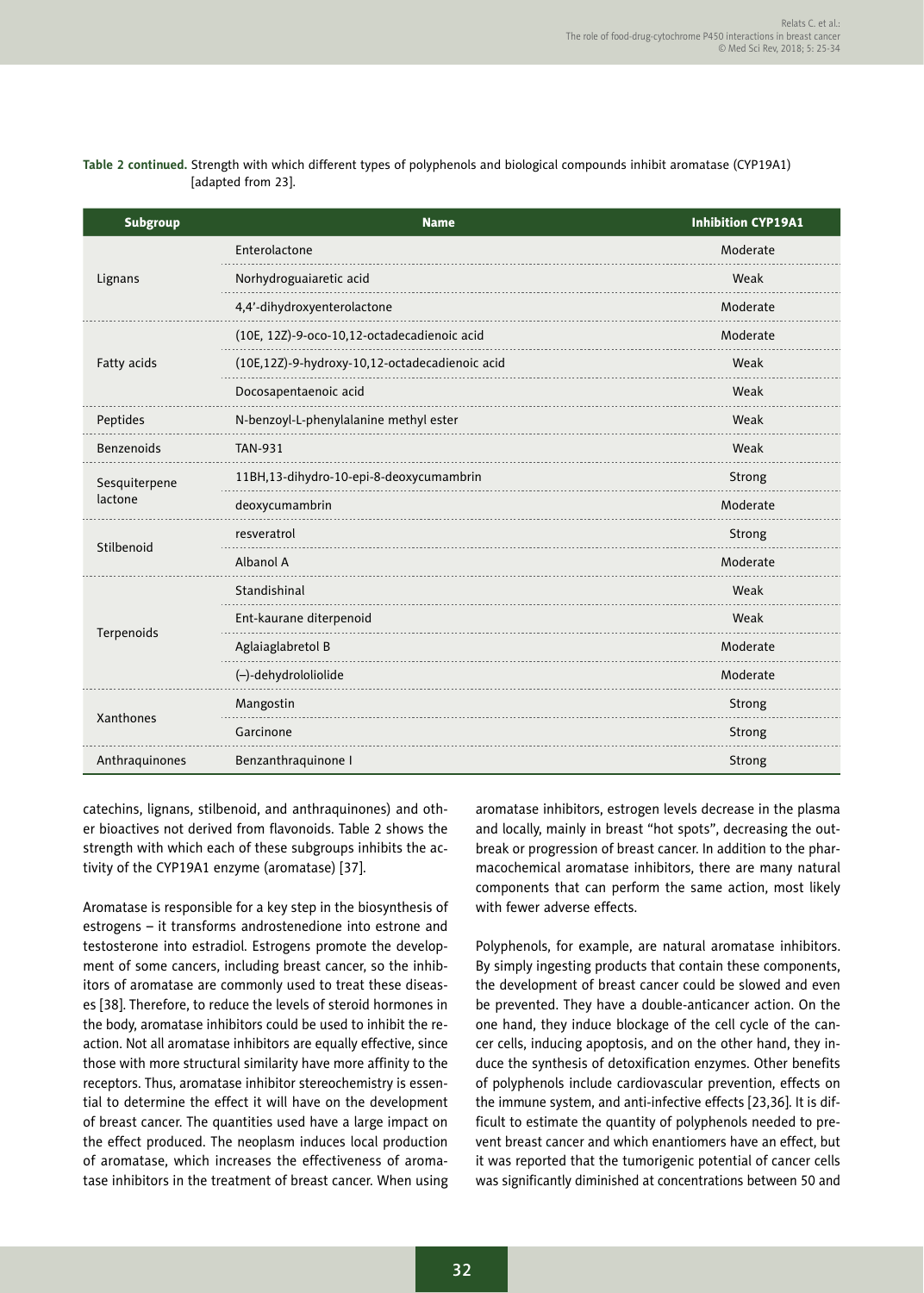100 µM of E-resveratrol, and curcumin has been shown to inhibit the formation of breast cancer mammospheres *in vitro* by 50% and 100% using 5-µM and 10-µM concentrations, respectively. Both products are rich in polyphenols [39]. Also, a protein-rich diet including 300 g soy protein corresponds to more than 100 g isoflavones per day helps to prevent breast cancer. Although the potency of isoflavones is a mere per mille of physiological 17<sub>B</sub>-estradiol, it can significantly modulate estradiol effects at the estradiol receptors due to its high affinity for the alpha receptor subtype, thus inducing a competitive inhibition. They compete for the  $\alpha$ -estrogen receptor, and the relative concentrations of estradiol and of isoflavones competing for the receptor determine the long-term prophylactic success [40].

Chronic inflammation contributes to the development of cancer, not only by pro-inflammatory markers, but also by the oxidative stress that it causes. Oxidative stress is the result of an imbalance between the production of reactive species and the activity of antioxidant defence systems. It has been suggested that biologically older woman developed more aggressive breast cancers than their biologically younger counterparts due to the grade of oxidative aging. The amount of reactive species seems to be directly related to the risk of breast cancer [21]. The endogenous and exogenous antioxidant defences protect the cells from the oxidative damage caused by the released radical products, thereby preventing premature cell damage [41]. Food plays a very important role in the appearance of chronic inflammation. Even so, the main mechanism is the local activity of aromatase in breast tissue. Changing nutritional habits can help reduce inflammation and thus reduce the risk of all forms of cancer, diabetes, and other diseases, even

#### References:

- 1. Hunt P, Segall M, Tyzack J: Which P450: A multi-class categorical model to predict the major metabolising CYP450 isoform for a compound. J Comput Aid Mol Des, 2018; 32: 537–46
- 2. El citocromo P450. Medigraphic [serial online] 2018, *http://www.medigraphic.com/pdfs/juarez/ju-2014/ju144j.pdf*
- 3. Female Breast Cancer. Cancer Stat Facts [serial online] 2018, *https://seer. cancer.gov/statfacts/html/breast.html*
- 4. American Cancer Society. Information and Resources about for Cancer: Breast, Colon, Lung, Prostate, Skin [serial online] 2018, *https://www.cancer.org/*
- 5. Elsamanoudy A, Mohamed Neamat-Allah M, Hisham Mohammad F et al: The role of nutrition related genes and nutrigenetics in understanding the pathogenesis of cancer. J Microsc Ultrastruct, 2016; 4(3): 115–22
- 6. Rodriguez-Antona C, Ingelman-Sundberg M: Cytochrome P450 pharmacogenetics and cancer. Oncogene, 2006; 25(11): 1679–91
- 7. Pelkonen O, Turpeinen M, Hakkola J et al: Inhibition and induction of human cytochrome P450 enzymes: Current status. Arch Toxicol, 2008; 82(10): 667–715
- 8. Munzone E, Colleoni M: Clinical overview of metronomic chemotherapy in breast cancer. Nat Rev Clin Oncol, 2015; 12: 631–44

if the risk is inherited. Foods that help reduce inflammation include fruits, vegetables, whole grains, and legumes [34,35].

The development of specific nutritional guidelines for breast cancer based on results such as the ones presented in this paper could be a major step forward for diabetes counseling, which could thus contribute to the prevention and therapy of this disease. The main focus is likely to be on prevention and adjuvant pharmacotherapy.

### Conclusions

The pathogenesis of breast cancer is complex, but it has been suggested that the metabolic pathway of the cytochrome P450 enzymes plays an important role in the activation and inactivation of pre-carcinogens, along with inter-individual differences and environmental factors. This review article summarizes the findings obtained to date concerning food interactions with substrates metabolized by the cytochrome P450 isoenzymes involved in the development of breast cancer. The presence of reactive species from oxidative stress and inflammation greatly increases the risk of breast cancer. These processes can be targeted with the optimal use of foods with antioxidant and anti-inflammatory capacity. This research field is evolving rapidly and more information will be available in the near future that will help combine drug therapy with dietary counseling to optimize treatment of breast cancer.

#### Conflicts of interest

None.

- 9. Jenzer H, Sadeghi L, Krause C et al: Behind CYP450 interaction tables the effect of gender and age on pharmacokinetics. Proceedings on the  $17<sup>th</sup>$ Congress of the European Association of Hospital Pharmacists. 2012 Mar 21–23; Milano, Italy
- 10. Cerne JZ, Novakovic S, Frkovic-Grazio S et al: Estrogen metabolism genotypes, use of long-term hormone replacement therapy and risk of postmenopausal breast cancer. Oncol Rep, 2011; 26(2): 479–85
- 11. Munro A, McLean K, Grant J, Makris T: Structure and function of the cytochrome P450 peroxygenase enzymes. Biochem Soc Trans, 2018; 46(1): 183–96
- 12. Jenzer H, Sadeghi L, Krause C et al: Drug-food- and food-drug interactions relevant for patients under PPI and aromatase inhibitor treatments – a shared responsibility for personalized nutritional and pharmaco-therapy. Proceedings of the Congress of the European Society of Clinical Pharmacy. 2012 Oct 29–31; Barcelona, Spain
- 13. PRISMA. Prisma Statement [serial online] 2018, *http://prisma-statement. org/*
- 14. Simonsson M, Söderlind V, Henningson M et al: Coffee prevents early events in tamoxifen-treated breast cancer patients and modulates hormone receptor status. Cancer Causes Control, 2013; 24(5): 929–40
- 15. Wu X, Cheng J, Yang K: Vitamin D-related gene polymorphisms, plasma 25-hydroxy-vitamin D, cigarette smoke and non-small cell lung cancer (NSCLC) risk. Int J Mol Sci, 2016; 17(10): 1597